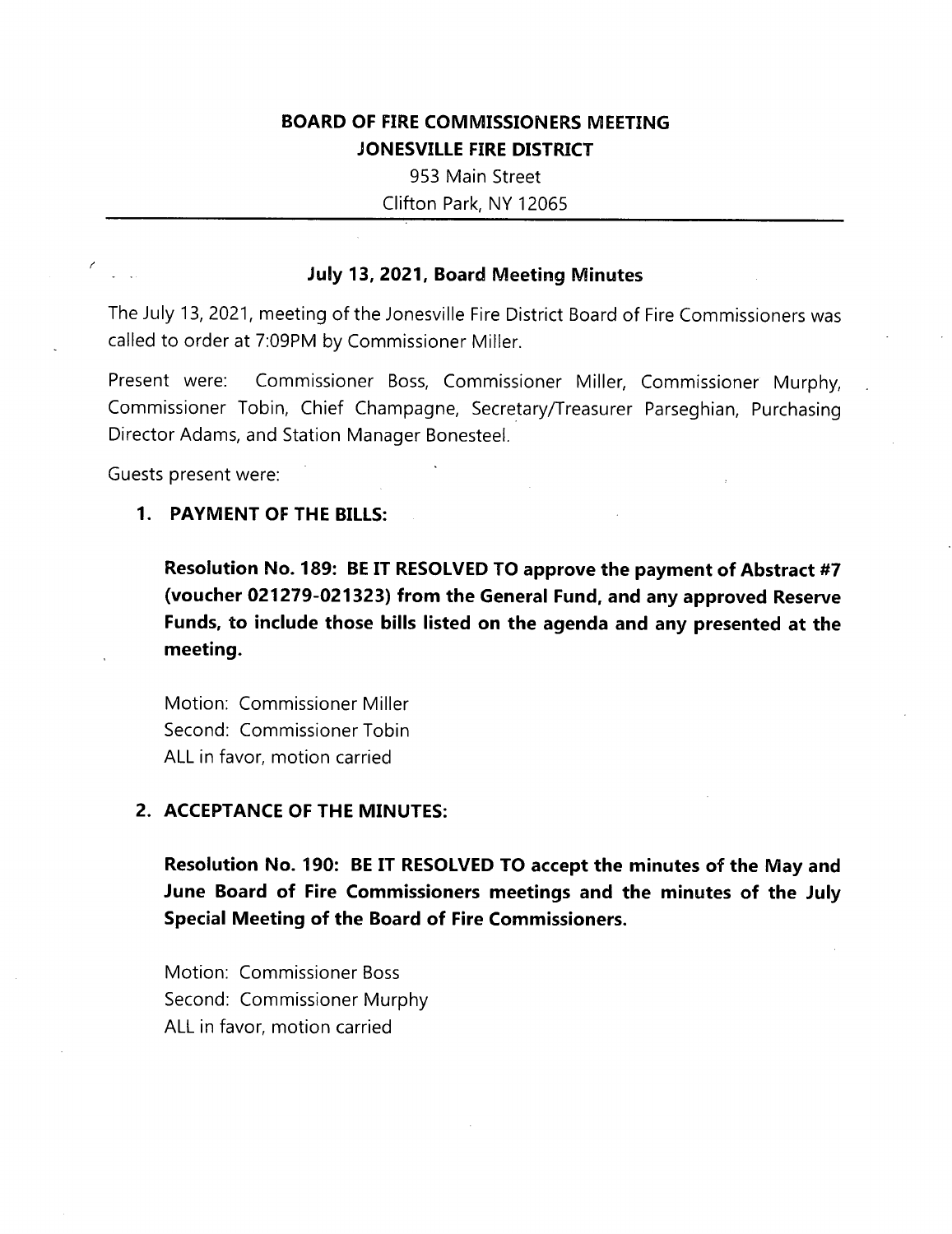#### **3. PRESENTATION OF NEW MEMEBERS:**

**Resolution No. 191: BE IT RESOLVED TO approve the new members as follows: Kevin Maynard, Malik Canada, Alden Mitola, Kevin Wu, and Lauri Dittmer.**

Motion: Commissioner Tobin Second: Commissioner Boss ALL in favor, motion carried

• A comment was made to have a meeting with the Membership to discuss candidates, application, suggested updates, etc.

#### **4. OPEN TO THE PUBLIC:**

None present.

### **5. PRESENTATION OF THE CHIEF'S REPORT:**

Chief Champagne discussed the following:

- Congratulations to Mike O'Brien as FF of the Month for June. Mike passed his EMT recertification.
- Thank you to everyone who participated in the July  $4<sup>th</sup>$  detail and were part of the standby crew.
- Mike O'Brien has been appointed as Captain of Station #2.
- Hose, ladder, and pump testing have been completed.
- As of July 1<sup>st</sup>, now completing electronic PCRs.
- Letter mailed to W. Mackesey was returned.
- Address changes for students away at school.
- Commissioner Miller suggested a new company be looked at for hose testing. Purchasing Director will follow-up.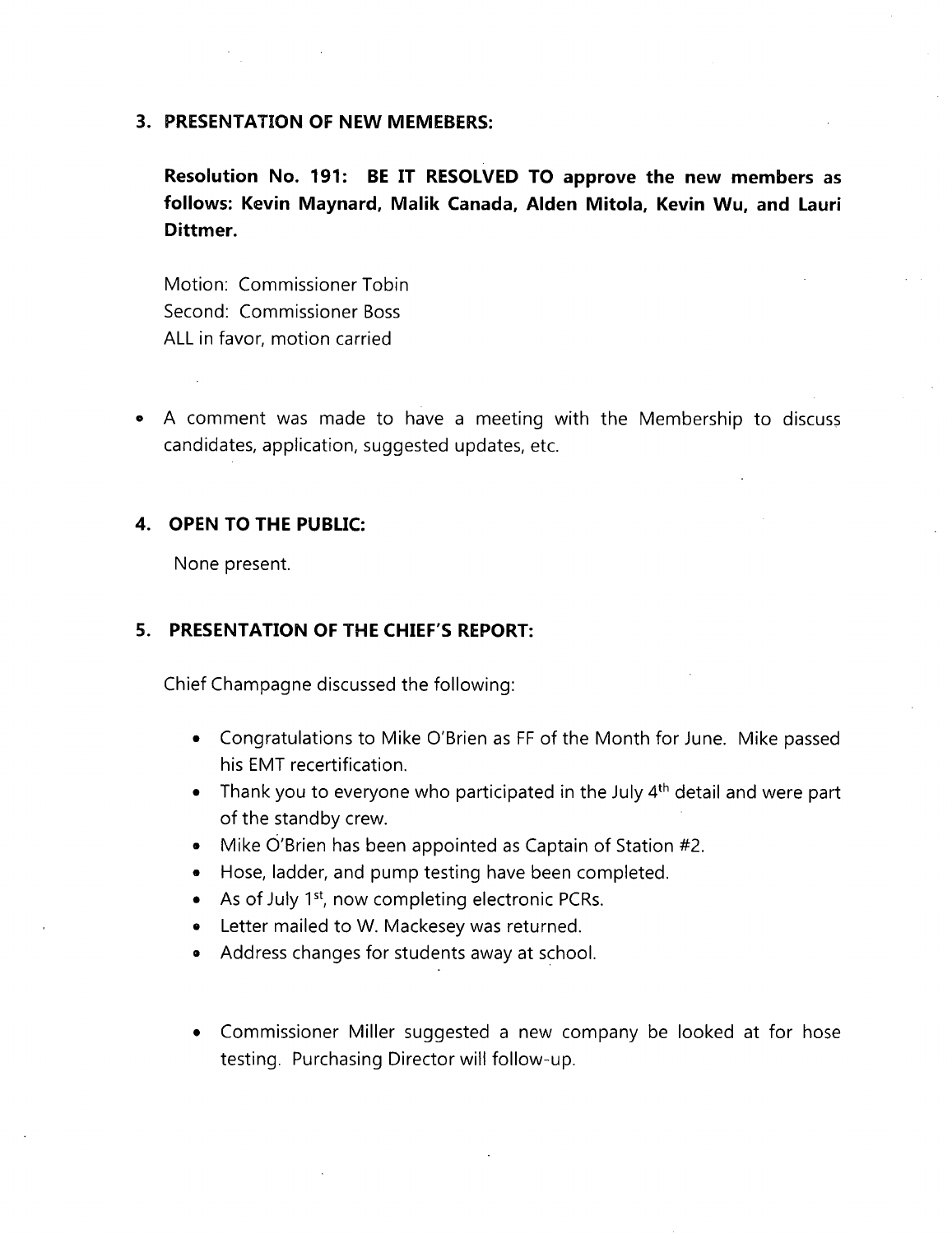**Resolution No. 192: BE IT RESOLVED TO accept the Chief's Report.**

Motion: Commissioner Miller Second: Commissioner Murphy ALL in favor, motion carried

## **6. PRESENTATION OF THE STAFF REPORTS:**

### **Station Manager Report:**

Station Manager Bonesteel noted the following items:

• Price for new entry awning by back door at Station #1 is \$4000.00

# **Resolution No. 193: BE IT RESOLVED TO approve up to \$4,500 for a new entry awning by the back door at Station #1.**

Motion: Commissioner Miller Second: Commissioner Tobin ALL in favor, motion carried

- Morton Building Paint Project is being performed in house, as the vendor did not have proper insurance. Request for \$600.00 to rent <sup>a</sup> boom lift for painting building.
- Commented that staff will be painting doors and overhangs at Station #2.
- Car 369 is going back to Marks Auto Thursday.
- 367 going Friday
- 367,377,368 all had Air bag recalls performed at Mohawk Chevrolet.
- 365,377,364,374 All received oil changes and NYSI.
- Commissioner Tobin commented there may be <sup>a</sup> glitch with the dash lights on the rescue and should be monitored.

## **Purchasing Director's Report**

• Multiple repairs needed to be made to the station doors. Brief discussion followed.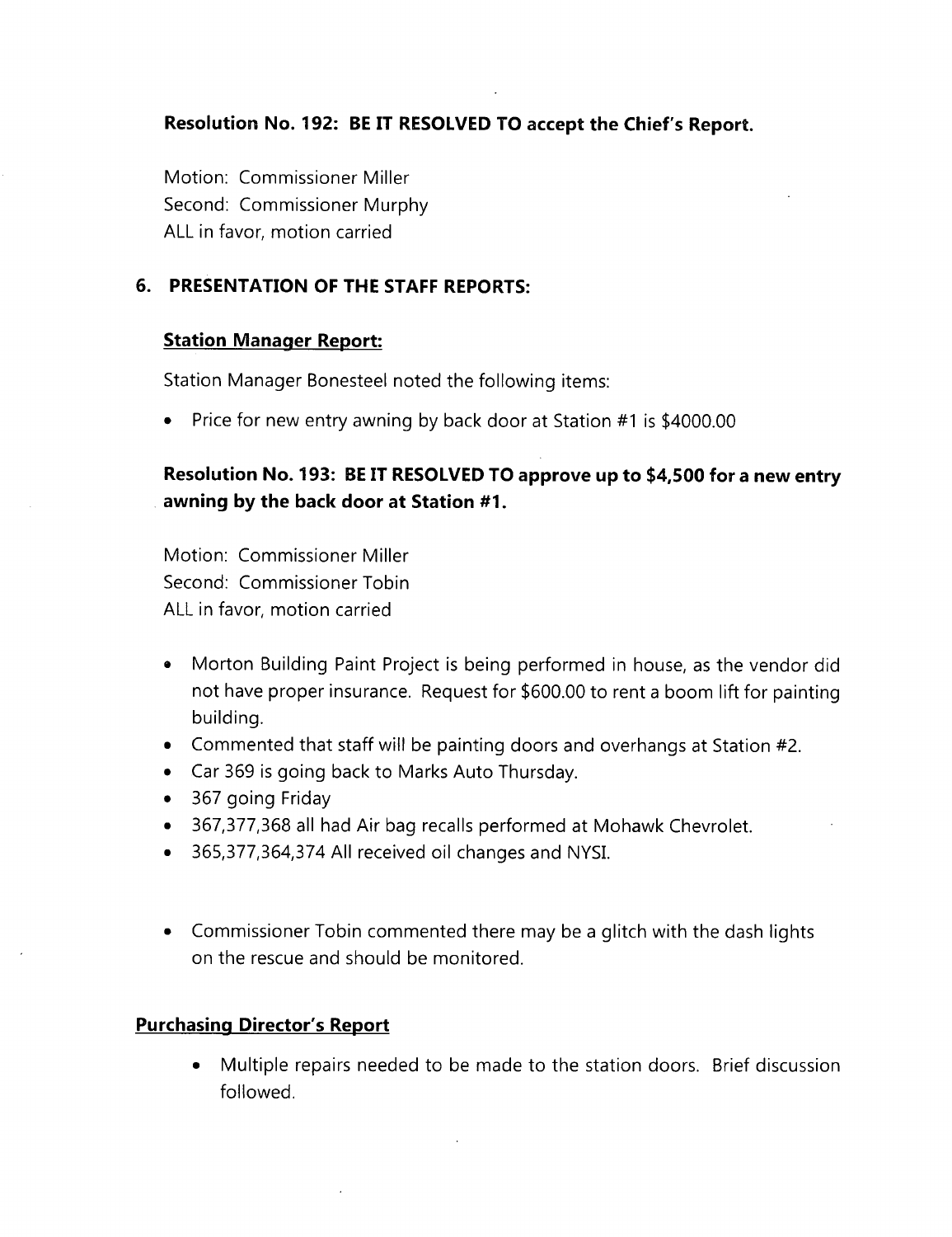**Resolution No. 194: BE IT RESOLVED TO approve up to \$7000 be paid to The Center for Security for any costs associated with the repairs needed to the station doors, and to the fob near the weight room.**

Motion: Commissioner Miller Second: Commissioner Tobin ALL in favor, motion carried

> • Still awaiting the roof damage assessment report from George Farnum. Brief discussion followed.

#### **Treasurer's Report**

• Request retroactive approval for spending for the July  $4<sup>th</sup>$  parade and fireworks at The Commons.

**Resolution No. 195: BE IT RESOLVED TO approve the spending of up to \$2000 on food, candy, and other supplies needed for participation in the TOCP July 4th parade and fireworks.**

Motion: Commissioner Miller Second: Commissioner Tobin ALL in favor, motion carried

• Request spending of up to \$1500 for external auditors to come in and assist with one-off accounting/Quickbooks questions.

## **Resolution No. 196: BE IT RESOLVED TO approve the spending of up to \$1500 for one-off services from Bryans & Gramuglia.**

Motion: Commissioner Tobin Second: Commissioner Murphy ALL in favor, motion carried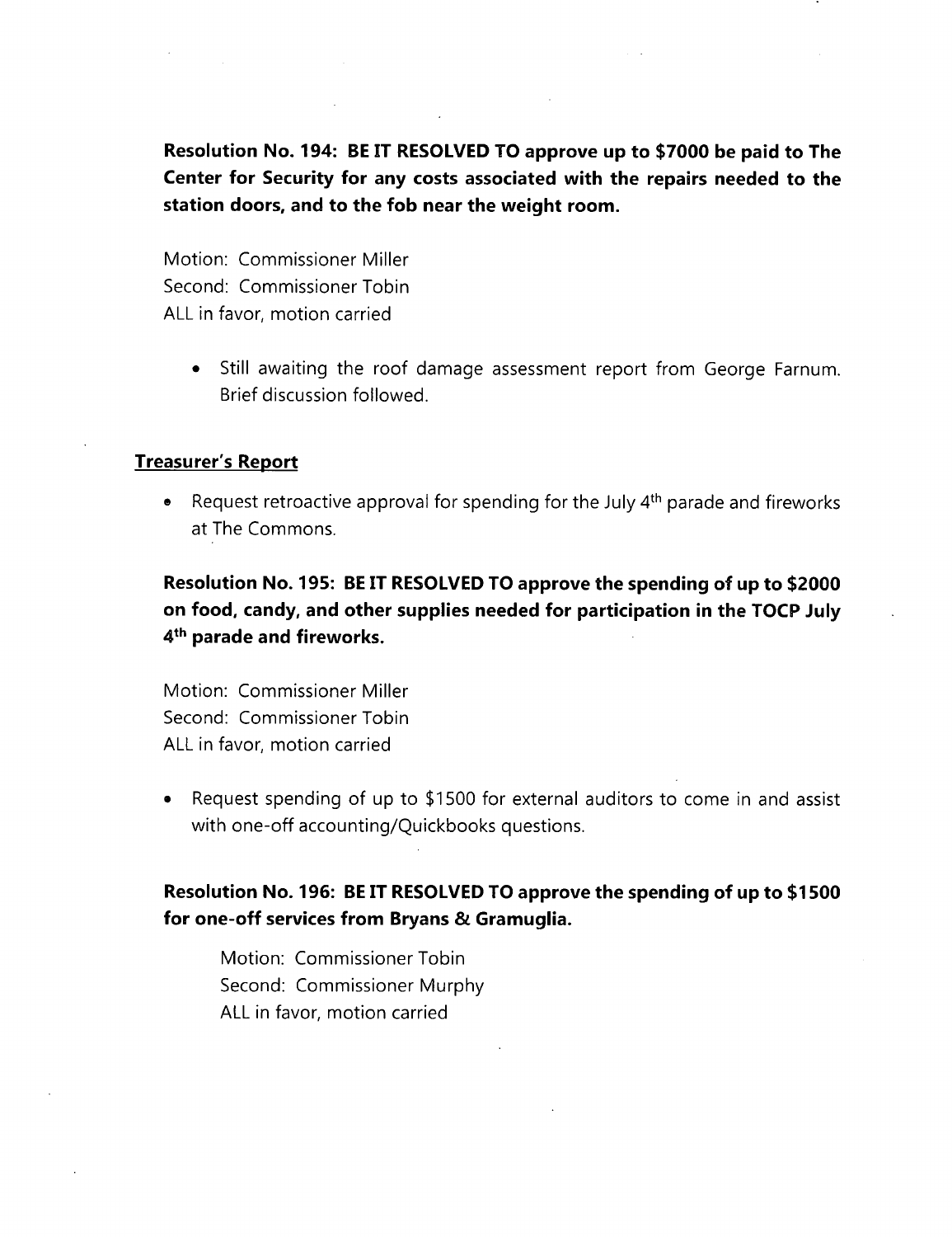- Budget process begins now. Proposed budget must be approved at the September BOFC meeting. Inquired if any items/projects anticipated in 2022 that should be included. A discussion followed.
- Penflex Annual Reports received (hardcopy on the table). The estimated contribution for 2022 is \$115,400. In 2015, the contribution was \$85,626. A brief discussion followed.
- Discussion on the Inspection dinner in the Fall of 2021.

# **Resolution No. 197: BE IT RESOLVED TO approve the spending of up to \$6500 for Inspection Dinner expenses.**

Motion: Commissioner Miller Second: Commissioner Tobin ALL in favor, motion carried

• Amsure Group Insurance policy invoice update.

# **Resolution No. 198: BE IT RESOLVED TO approve the spending of up to \$10,000 to pre-pay the Group Life Insurance policy through March 1, 2024.**

Motion: Commissioner Miller Second: Commissioner Boss ALL in favor, motion carried

- Discussion on Target Solutions contract and invoice.
- Treasurer commented that JFD was not awarded the NYS Archives Records Retention Grant. A brief discussion followed.
- Treasurer commented that banking fees with BSNB have increased. She will compare BSNBs fees to other banks in the area that offer municipal accounts (Bank of Greene County, Pioneer Bank, and NBT Bank), and report back to the Board next meeting with any suggested changes.
- District awaiting report from George Farnum on the roof damages. Upon receipt of the report, sealed bid ad and proposals can go out. Discussion followed.
- A comment was made on the N-95 mask requirement. A discussion followed.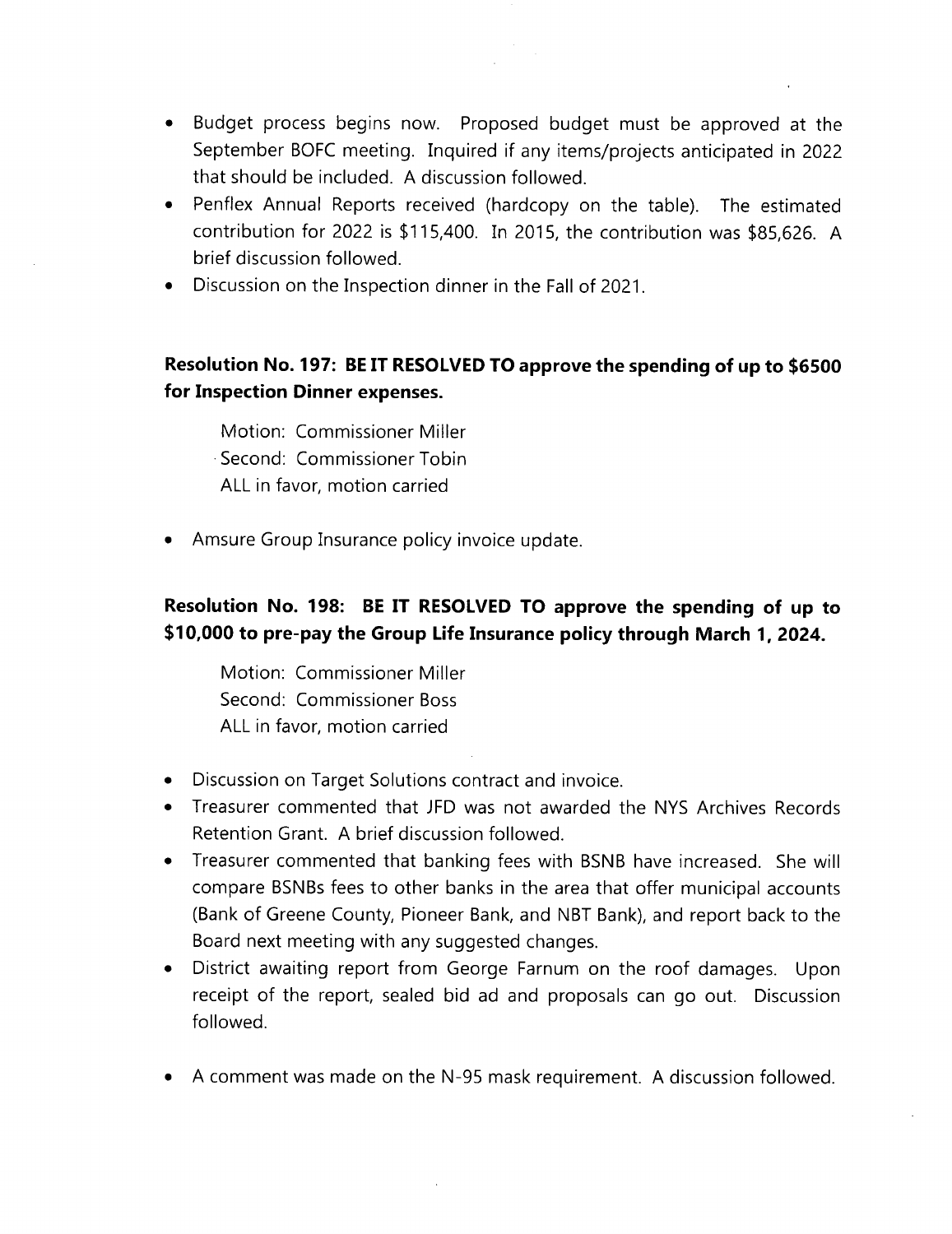**Resolution No. 199: BE IT RESOLVED TO approve the award of the roofing repair/replacement project at Station #1, after review of the sealed bids, to the company that the Purchasing Director and Building Committee Chairs determine most appropriate, and for the awarded company to begin the work ASAP.**

Motion: Commissioner Miller Second: Commissioner Tobin ALL in favor, motion carried

® Commissioner Miller that Art Huntsinger should be added to the banquet guest list and given an award.

### **Resolution No. 200: BE IT RESOLVED TO approve the Staff Reports.**

Motion: Commissioner Miller Second: Commissioner Boss ALL in favor, motion carried

#### **7. PRESENTATION OF THE COMMITTEE REPORTS:**

- **a. Apparatus** None
- **b. Building and Grounds** None
- **c. Capital** None
- **d. Equipment**
	- **a.** Scanner purchased and indexing/mapping of PsiSafe in progress.
- **e. Personnel**
	- **a.** Treasurer commented that K. Sarsick would be returning in August and requested approval for full-time status for him.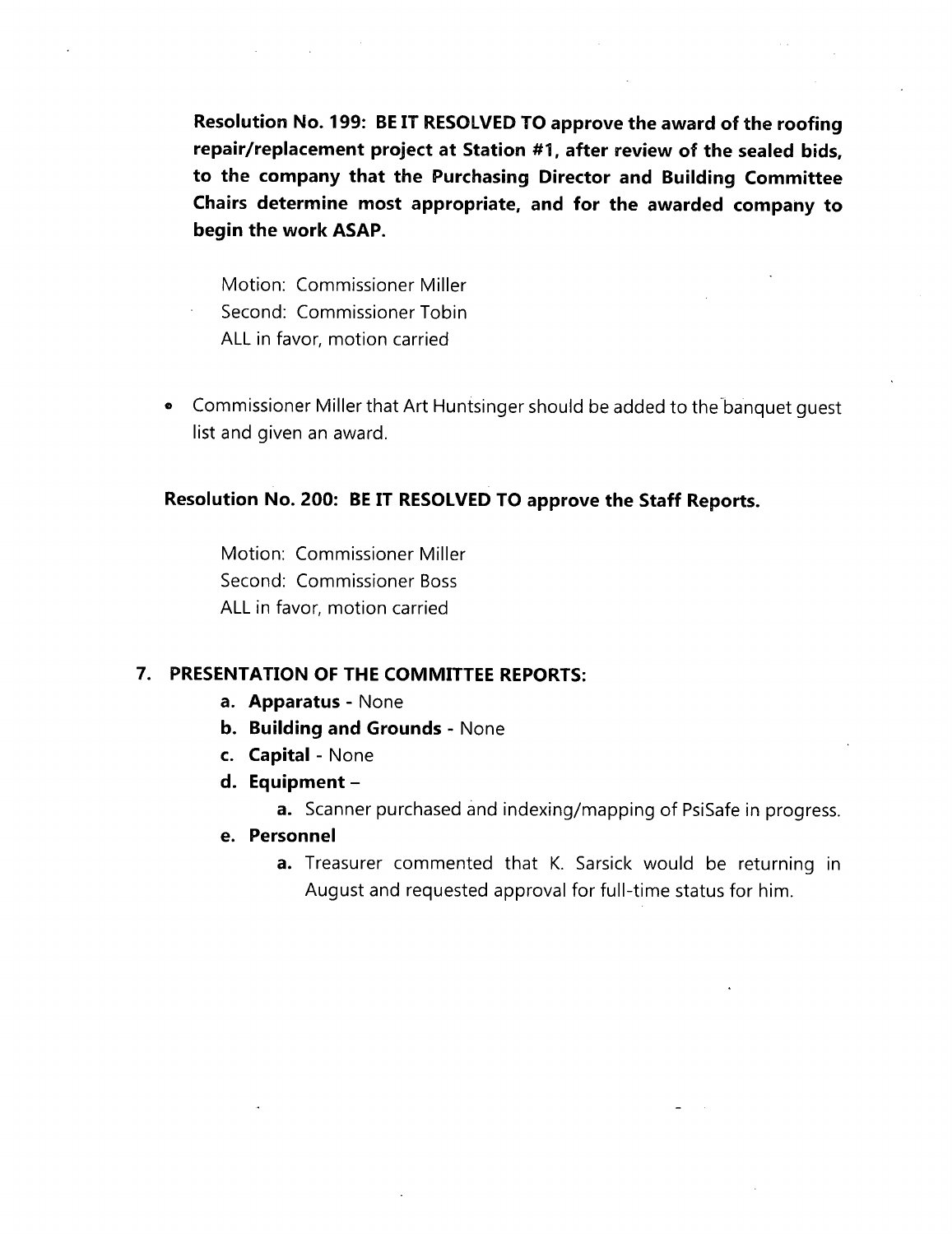**Resolution No. 201: BE IT RESOLVED TO approve change in employment of K. Sarsick from part-time station to: Full-time Station Keeper; current hourly wage for a 40-hour work week (4 days, 10 hours); and any applicable benefits as listed in the Jonesville Fire District Employment Handbook.**

Motion: Commissioner Boss Second: Commissioner Tobin ALL in favor, motion carried

#### **f. Policies and Procedures**

- **®** There was brief discussion on Aflac insurance, with the consensus to contact <sup>a</sup> representative for more information.
- » Treasurer inquired on the medical buyback for 4Q 2021. A brief discussion followed.

## **Resolution No. 202: BE IT RESOLVED TO approve the medical buyback for all employees for 4Q 2021.**

Motion: Commissioner Miller Second: Commissioner Tobin ALL in favor, motion carried

#### **g. SCABIT** - None

#### **Resolution No. 203: BE IT RESOLVED TO adjourn the meeting at 8:44PM.**

Motion: Commissioner Miller Second: Commissioner Boss ALL in favor, motion carried

The next Board Meeting will be held at Station #1 at 7:00PM on Tuesday, August 10th.